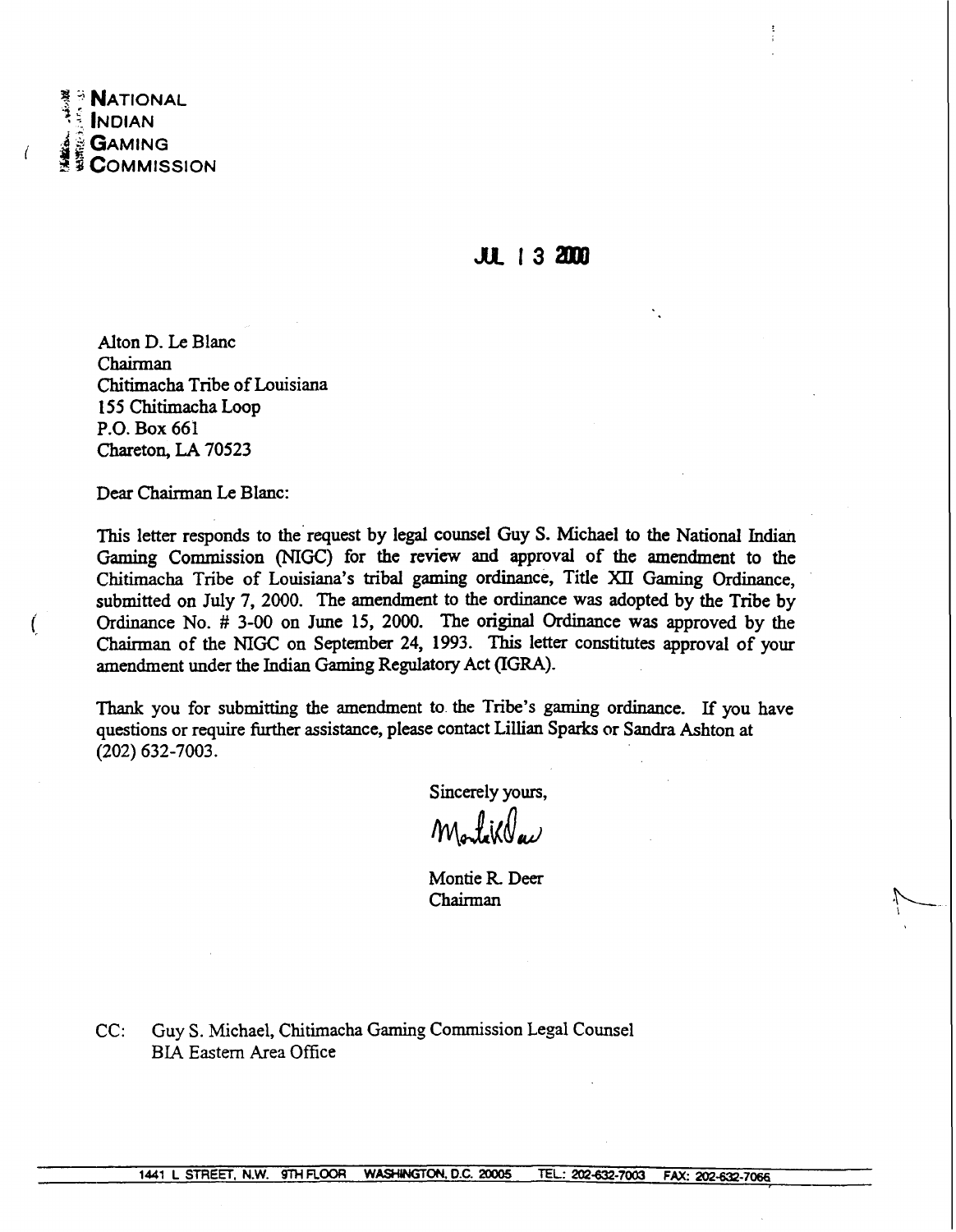

? I -:t@ **ORDINANCE** # **3-00 !7** \*

## **CHITIMACHA TRIBAL COUNCIL**

- **WHEREAS,** *the Chitimacha Tribe of Louisiana is a Native American Indian Tribe organized under the Indian Reorganization Act of 1934; and*
- **WHEREAS,** *the Chitimacha Tribe is a sovereign Indian Nation and recognized as such by the United States of America; and*
- **WHEREAS,** *the Chitimacha Tribal Council is the duly elected governing body of the Tribe, as authorized by Article V, Section 1 of the Constitution and Bylaws adopted by the People of the Chitimacha Tribe and approved by the Secretary' of the Interior; and*
- **WHEREAS,** the Chitimacha Tribal Council, being the governing body of a sovereign *nation, has the authority and responsibility of providing for the health, education, safety and welfare of the Chitimacha People; and*
- **WHEREAS,** the Chitimacha Tribe of Louisiana owns the Cypress Bayou Casino, a *Native American gaming enterprise operated pursuant to the provisions of the Indian Gaming Regulatory Act, the Tribal State Compact, and the Ordinances of the Chitirnacha Tribe and the Regulations of the chitimacho Gaming Commission; and*
- **WHEREAS,** *the Chitimacha Tribe, in order to promote the comprehensive and effective regulation of all gaming activities at said Cypress Bayou Casino, previously adopted Title XI* - *Gaming Ordinance to the Chitimacha Comprehensive Codes of Justice; and*
- **WHEREAS,** gaming activities commenced on or about December 17, 1993, and *have occurred continuously through the present day; and*
- **WHEREAS,** *throughout the aforementioned period, the Tribal Council has remained committed to the operation of Cypress Bayou Casino gaming activities with absolute idtegrity and rigorous and comprehensive oversight; and*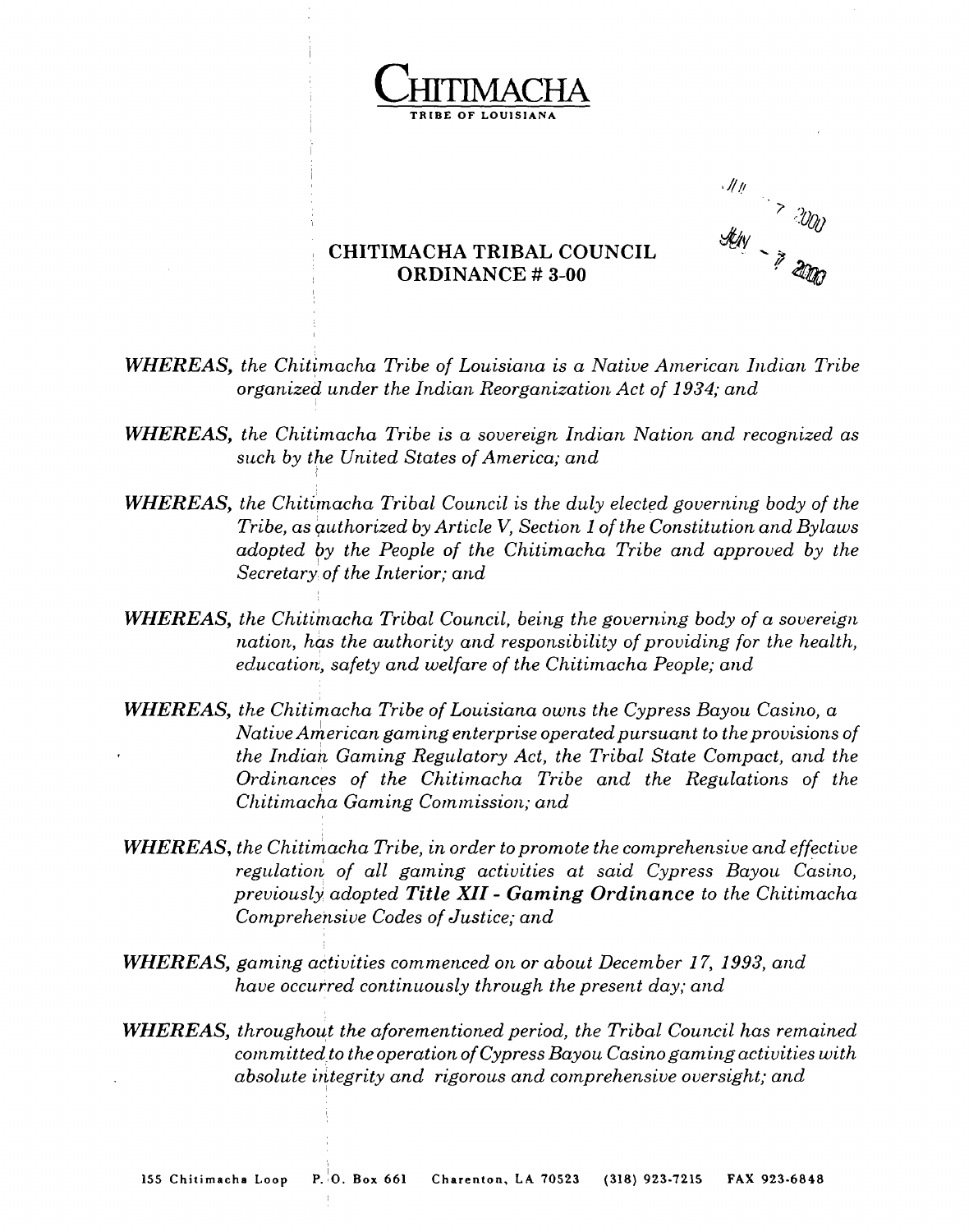## *ORDINANCE* # *3-00 PAGE TWO*

- **WHEREAS, the periodic revision of Title XII Gaming Ordinance has been** *necessary to assure the continuation of this standard of operation; and*
- *WHEREAS, pursuant to same the Tribal Council recognizes the need for further revision of Title XI1* - *Gaming Ordinance specifically, the addition of Section 704* - *Conformity to Compact; and*
- **WHEREAS**, in accordance with the "Procedural Guidelines for Implementation of *Ordinances and Revisions': the proposed revisior~ was published before the chitimadha People with no adverse comments being received.*
- *THEREFORE BE IT RESOLVED, that the Chitirnacha Tribal Council hereby amends* ; *Title XII* - *Gaming Ordinance with the addition of Section 704* - *Conformity to Compact as set forth in the attached revised document.*
- *BE IT FURTHER RESOLVED, that the aforementioned, shall become effective upon*  adoption of this ordinance by the Chitimacha Tribal Council and the *National Indian Gaming Commission.*

## <sup>I</sup>*CERTIFICATION*

*I the undersigned, as Secretary-Treasurer of the Chitimacha Tribal Council, certify that the Tribal Council is composed of 5 members of whom* **5** *were present at a regular meeting, called, convened and held this 15th day of June, 2000, and that the foregoing ordinance was duly adopted at such meeting by the affirmative vote of* **4** *members for,* **0** *members agciinst, and* **0** *members abstaining;pursuant to the authority contained under Article VII, Section 1 of our Tribal Constitution and Bylaws approved January 14, 1971.* 

*dy, sec&tary-~reasurer* 

*ATTEST: APPROVED:*   $Although 8.$ **LeBldnc**.